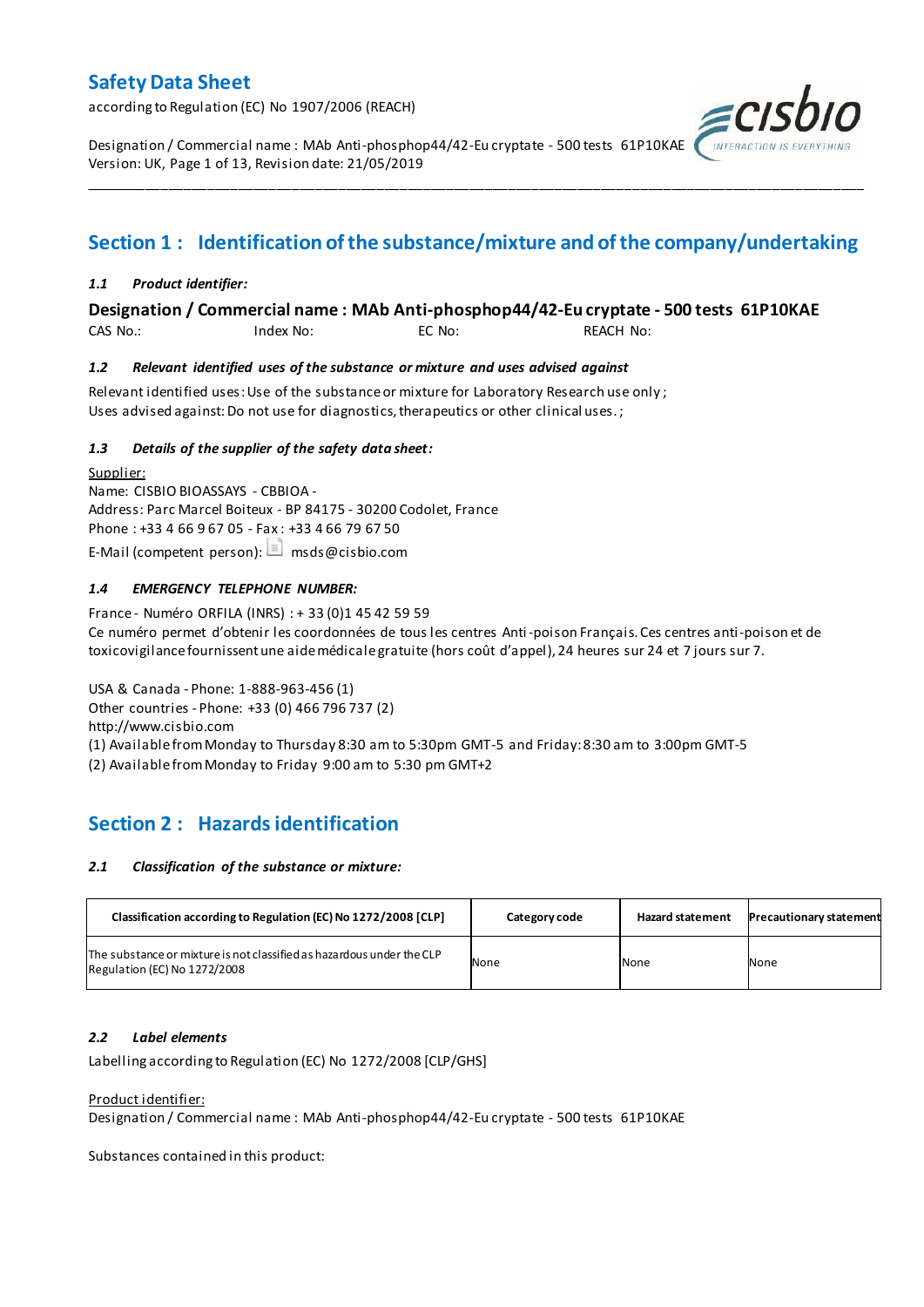according to Regulation (EC) No 1907/2006 (REACH)

Designation / Commercial name : MAb Anti-phosphop44/42-Eu cryptate - 500 tests 61P10KAE Version: UK, Page 2 of 13, Revision date: 21/05/2019



Hazard pictograms

Signal word:

Hazard and precautionary statements:

### *2.3 Other hazards*

The mixture does not contain substances classified as 'Substances of Very High Concern' (SVHC) >= 0.1% published by the European CHemicals Agency (ECHA) under article 57 of REACH. The mixture satisfies neither the PBT nor the vPvB cri teria for mixtures in accordance with annexe XIII of the REACH regulations EC 1907/2006. ; Adverse human health effects and symptoms:

\_\_\_\_\_\_\_\_\_\_\_\_\_\_\_\_\_\_\_\_\_\_\_\_\_\_\_\_\_\_\_\_\_\_\_\_\_\_\_\_\_\_\_\_\_\_\_\_\_\_\_\_\_\_\_\_\_\_\_\_\_\_\_\_\_\_\_\_\_\_\_\_\_\_\_\_\_\_\_\_\_\_\_\_\_\_\_\_\_\_\_\_\_\_\_\_\_\_\_\_\_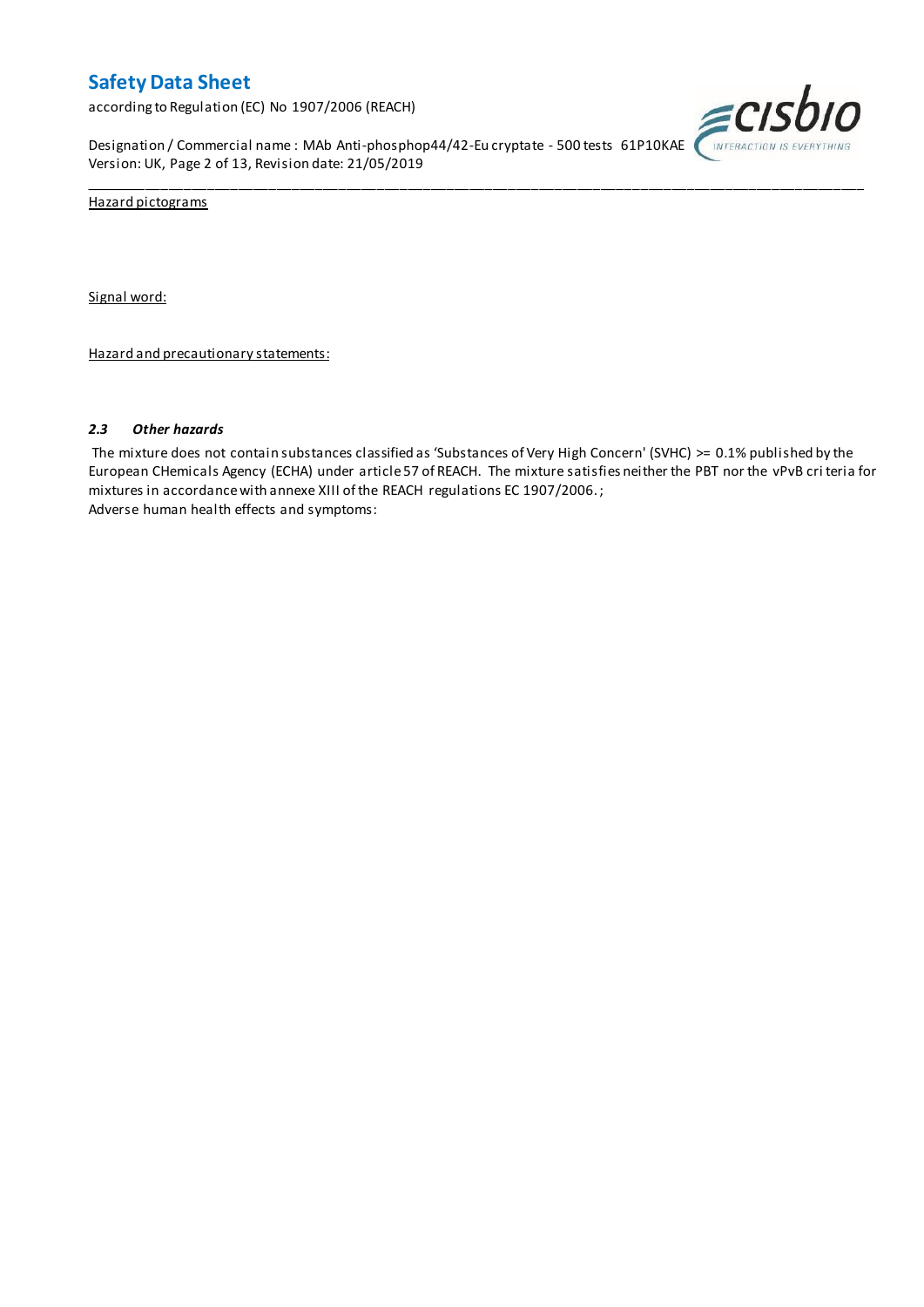according to Regulation (EC) No 1907/2006 (REACH)



Designation / Commercial name : MAb Anti-phosphop44/42-Eu cryptate - 500 tests 61P10KAE Version: UK, Page 3 of 13, Revision date: 21/05/2019

## **Section 3 : Composition/information on ingredients**

### *3.2 Mixtures*

Hazardous ingredients:

| Substance name                                                               | CASn <sup>°</sup> | Index n° | EC n <sup>o</sup> | Classification according Regulation (EC) Concentration<br>No. 1272 [CLP] | (%)     | <b>SCL</b> | M-factor |
|------------------------------------------------------------------------------|-------------------|----------|-------------------|--------------------------------------------------------------------------|---------|------------|----------|
| $4-(2-$<br>hydroxyethyl)piperazin-<br>1-ylethanesulphonic 7365-45-9<br>lacid |                   |          | 230-907-9         |                                                                          | $< 3\%$ |            |          |

\_\_\_\_\_\_\_\_\_\_\_\_\_\_\_\_\_\_\_\_\_\_\_\_\_\_\_\_\_\_\_\_\_\_\_\_\_\_\_\_\_\_\_\_\_\_\_\_\_\_\_\_\_\_\_\_\_\_\_\_\_\_\_\_\_\_\_\_\_\_\_\_\_\_\_\_\_\_\_\_\_\_\_\_\_\_\_\_\_\_\_\_\_\_\_\_\_\_\_\_\_

Additional information:

Full text of H- and EUH-phrases: see SECTION 16.

## **Section 4 : First aid measures**

### *4.1 Description of first aid measures*

**General information**:Do not leave affected person unattended. ;

**Following inhalation:**In case of respiratory tractirritation, consult a physician. ;

**Following skin contact**:After contact with skin, wash immediately with water ;

**Following eye contact**:After contact with the eyes, rinse with water with the eyelids open for a sufficient length of time, then consult an ophthalmologist immediately. ;

**Following ingestion**:Do NOT induce vomiting. ;

**Self-protection of the first aider**:

### *4.2 Most important symptoms and effects, both acute and delayed*

Symptoms:No known symptoms to date. ; Effects:

### *4.3 Indication of any immediate medical attention and special treatment needed*

Notes for the doctor:

## **Section 5 : Firefighting measures**

### *5.1 Extinguishing media:*

**Suitable extinguishing media**:This product is not flammable. Use extinguishing agent suitable for type of surrounding fire ;

### *5.2 Special hazards arising from the substance or mixture*

Hazardous combustion products:/

### *5.3 Advice for fire-fighters*

Wear Protective clothing. ;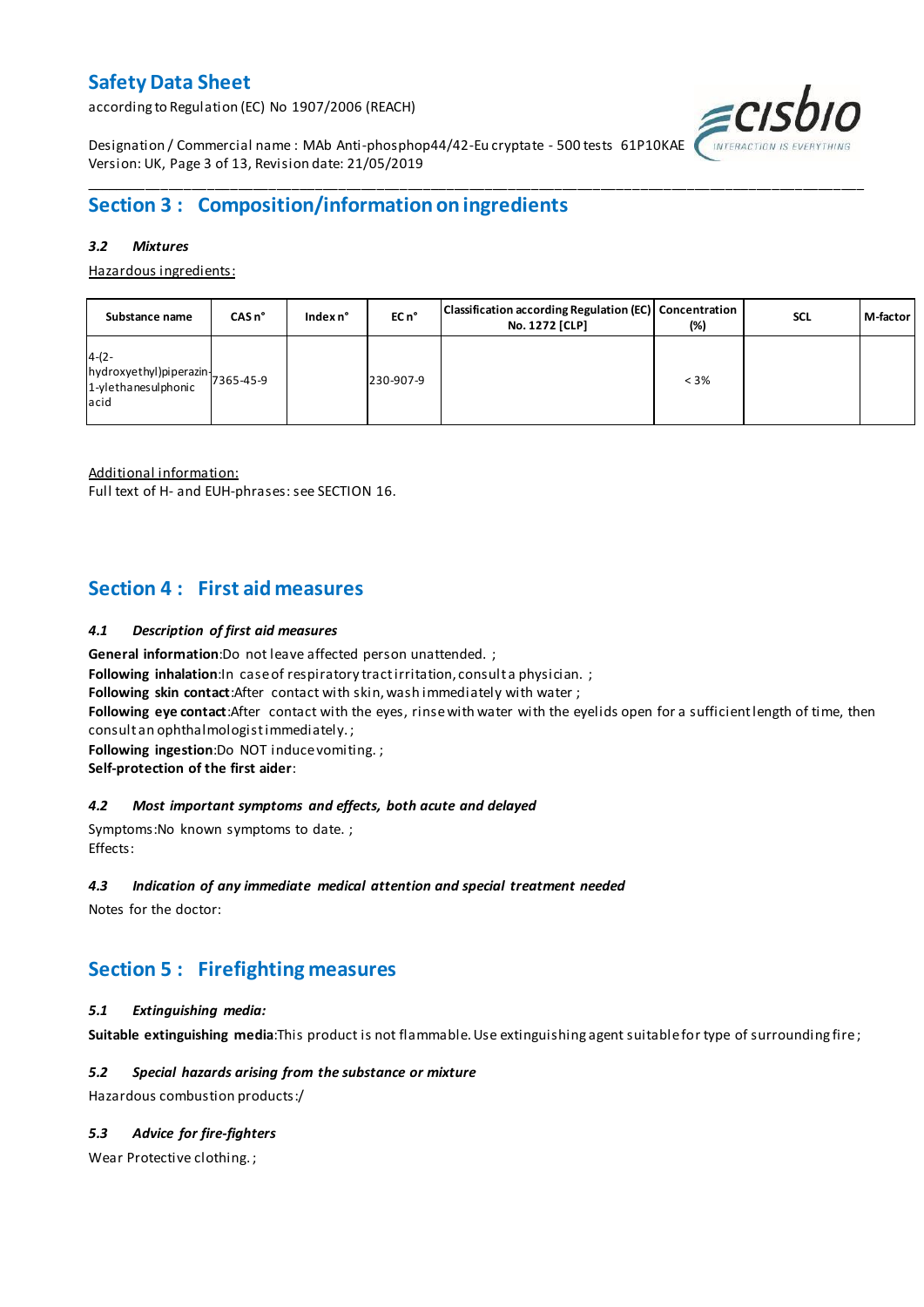according to Regulation (EC) No 1907/2006 (REACH)

Designation / Commercial name : MAb Anti-phosphop44/42-Eu cryptate - 500 tests 61P10KAE Version: UK, Page 4 of 13, Revision date: 21/05/2019

\_\_\_\_\_\_\_\_\_\_\_\_\_\_\_\_\_\_\_\_\_\_\_\_\_\_\_\_\_\_\_\_\_\_\_\_\_\_\_\_\_\_\_\_\_\_\_\_\_\_\_\_\_\_\_\_\_\_\_\_\_\_\_\_\_\_\_\_\_\_\_\_\_\_\_\_\_\_\_\_\_\_\_\_\_\_\_\_\_\_\_\_\_\_\_\_\_\_\_\_\_



## **Section 6 : Accidental release measures**

### *6.1 Personal precautions, protective equipment and emergency procedures*

Emergency procedures: Provide adequate ventilation. ;

### *6.2 Environmental precautions*

Do not allow to enter into surface water or drains. ;

### *6.3 Methods and material for containment and cleaning up*

For cleaning up:Suitable material for taking up: Absorbing material, organic ; Other information:

### *6.4 Reference to other sections*

Additional information:

## **Section 7 : Handling and storage**

### *7.1 Precautions for safe handling*

Protective measures: Advice on safe handling: Avoid contact with skin, eyes and clothes.; Fire preventions:

Do not eat, drink or smoke in areas where reagents are handled. ; Advice on general occupational hygiene Handle in accordance with good industrial hygiene and safety practice ;

### *7.2 Conditions for safe storage, including any incompatibilities*

Technical measures and storage conditions: Requirements for storage rooms and vessels: Keep container tightly closed.; Hints on storage assembly: Materials to avoid: Further information on storage conditions:

### *7.3 Specific end uses:*

Recommendations on specific end uses: Observe technical data sheet. ;

## **Section 8 : Exposure controls/personal protection**

### *8.1 Control parameters*

Preliminary remark:

### 8.1.1 Occupational exposure limits:

• France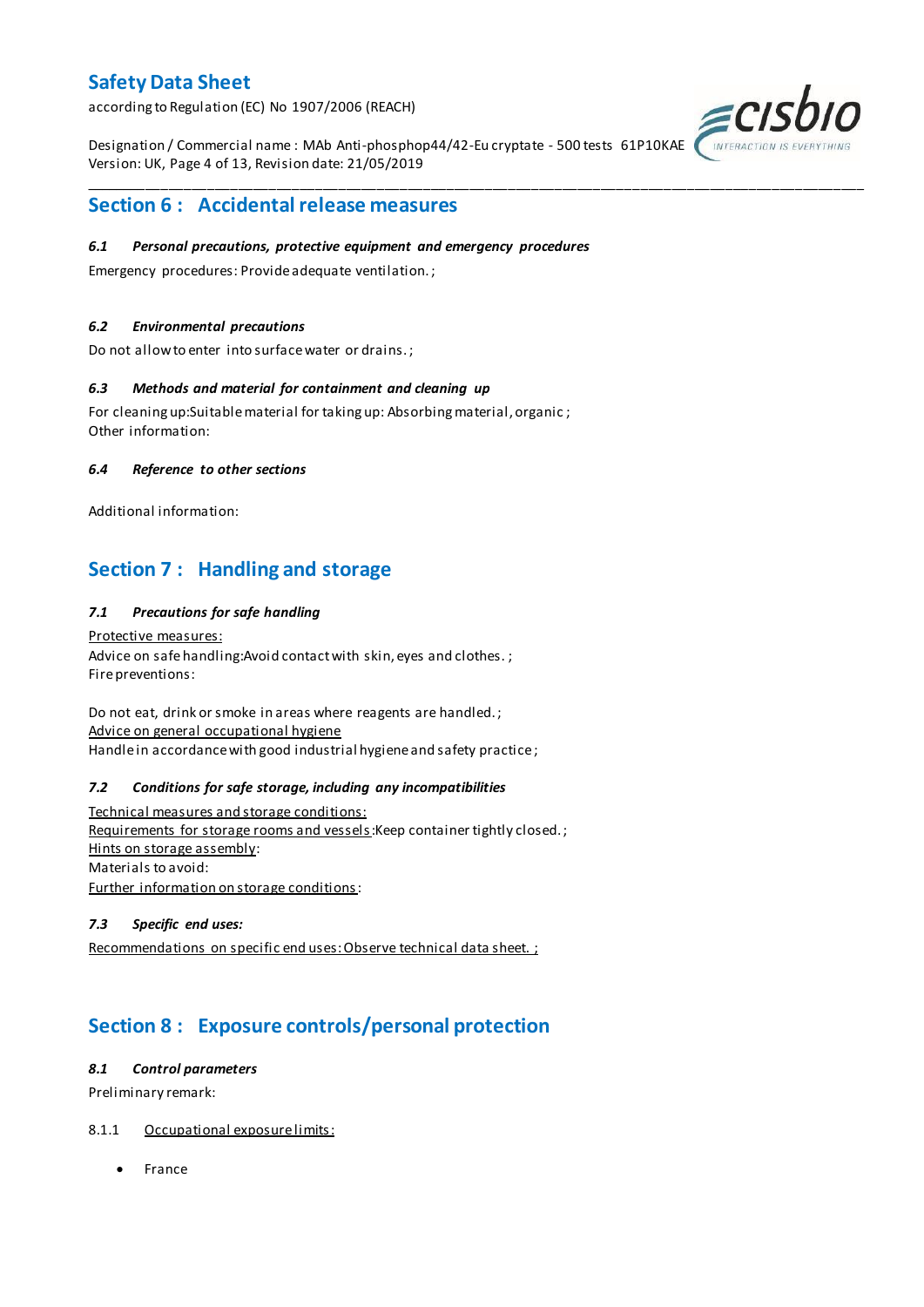according to Regulation (EC) No 1907/2006 (REACH)



Designation / Commercial name : MAb Anti-phosphop44/42-Eu cryptate - 500 tests 61P10KAE WITERACTION IS EVERYTHING Version: UK, Page 5 of 13, Revision date: 21/05/2019

| Source:                 | Informations relatives à la réglementation VME (France) : ED 984, 07.2012 |           |            |           |                         |  |  |  |  |  |  |  |
|-------------------------|---------------------------------------------------------------------------|-----------|------------|-----------|-------------------------|--|--|--|--|--|--|--|
| Substance               | EC-No.                                                                    | CAS-No    | VLE(mg/m3) | VLE (ppm) | VME(mg/m3)<br>VME (ppm) |  |  |  |  |  |  |  |
| 7365-45-9/230-<br>907-9 | 230-907-9                                                                 | 7365-45-9 |            |           |                         |  |  |  |  |  |  |  |

### • Spain

| Source :                | June 2015 | Limites de Exposicion Profesional para Agentes Quimicos en Espana<br>Instituto Nacional de Seguridade Higiene en el Trabajo |                  |              |                  |              |  |  |  |  |  |
|-------------------------|-----------|-----------------------------------------------------------------------------------------------------------------------------|------------------|--------------|------------------|--------------|--|--|--|--|--|
| Substance               | EC-No.    | <b>CAS-No</b>                                                                                                               | $VLA-EC$ (mg/m3) | VLA-EC (ppm) | $VLA-ED (mg/m3)$ | VLA-ED (ppm) |  |  |  |  |  |
| 7365-45-9/230-<br>907-9 | 230-907-9 | 7365-45-9                                                                                                                   |                  |              |                  |              |  |  |  |  |  |

### **•** Germany

| Source:<br>TRGS 900, June 2015, BAuA |           |               |               |           |  |  |  |  |  |  |
|--------------------------------------|-----------|---------------|---------------|-----------|--|--|--|--|--|--|
| Substance                            | EC-No.    | <b>CAS-No</b> | $AGW$ (mg/m3) | AGW (ppm) |  |  |  |  |  |  |
| 7365-45-9/230-907-9                  | 230-907-9 | 7365-45-9     |               |           |  |  |  |  |  |  |

- Italia
- **•** Greece
- $\bullet$  UK

r

OSHA (USA)

| Source:                       |        | Occupational Safety and Health Administration (OSHA) Permissible Exposure Limits (PELS) from 29 CFR 1910.1000 |  |                                                                                               |                                                                      |                                                                        |  |  |  |  |  |  |  |
|-------------------------------|--------|---------------------------------------------------------------------------------------------------------------|--|-----------------------------------------------------------------------------------------------|----------------------------------------------------------------------|------------------------------------------------------------------------|--|--|--|--|--|--|--|
| Substance                     | EC-No. | <b>CAS-No</b>                                                                                                 |  | <b>OSHA Permissible</b><br>Exposure Limit (PEL)   Exposure Limit (PEL) 8-<br>hour TWA (mg/m3) | <b>OSHA Permissible</b><br><b>Exposure Limit (PEL)</b><br>STEL (ppm) | <b>OSHA Permissible</b><br><b>Exposure Limit (PEL)</b><br>STEL (mg/m3) |  |  |  |  |  |  |  |
| 7365-45-9 / 230-907 230-907-9 |        | 7365-45-9                                                                                                     |  |                                                                                               |                                                                      |                                                                        |  |  |  |  |  |  |  |

### 8.1.2 Biological limit values (Germany):

| List of recommended health-based biological limit values (BLVs) and biological guidance values (BGVs), June 2014<br>Source: |
|-----------------------------------------------------------------------------------------------------------------------------|
|-----------------------------------------------------------------------------------------------------------------------------|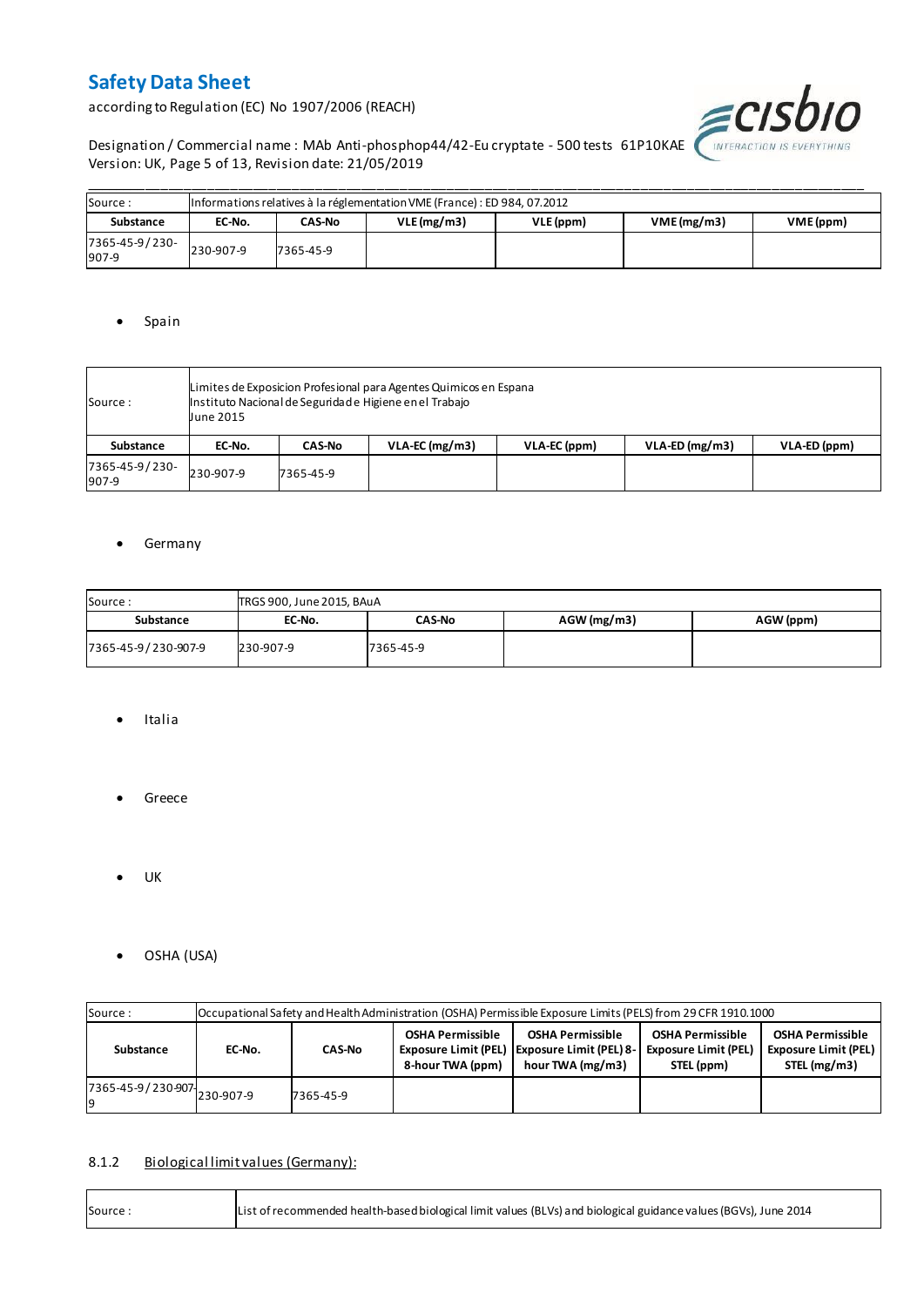according to Regulation (EC) No 1907/2006 (REACH)



Designation / Commercial name : MAb Anti-phosphop44/42-Eu cryptate - 500 tests 61P10KAE Version: UK, Page 6 of 13, Revision date: 21/05/2019

| Substance           | EC-No.    | <b>CAS-No</b> | BLV (mg/m3) | BLV (ppm) |
|---------------------|-----------|---------------|-------------|-----------|
| 7365-45-9/230-907-9 | 230-907-9 | 7365-45-9     |             |           |

### 8.1.3 Exposure limits at intended use (Germany):

| Source:             | TRGS 903, November 2015, BAuA |           |             |           |  |  |  |  |  |  |  |
|---------------------|-------------------------------|-----------|-------------|-----------|--|--|--|--|--|--|--|
| Substance           | EC-No.                        | CAS-No    | BGW (mg/m3) | BGW (ppm) |  |  |  |  |  |  |  |
| 7365-45-9/230-907-9 | 230-907-9                     | 7365-45-9 |             |           |  |  |  |  |  |  |  |

### 8.1.4 DNEL/PNEC-values:

### • DNEL worker

| Source:                 |        | <b>GESTIS</b> - substance database |                                                 |                                                          |                                                           |                                 |                                                                            |                                    |                                                                                 |  |  |  |  |  |  |
|-------------------------|--------|------------------------------------|-------------------------------------------------|----------------------------------------------------------|-----------------------------------------------------------|---------------------------------|----------------------------------------------------------------------------|------------------------------------|---------------------------------------------------------------------------------|--|--|--|--|--|--|
| Substance               | EC-No. | <b>CAS-No</b>                      | Acute - dermal,<br>local effects<br>(mg/kg/day) | $Long-term -$<br>dermal, local<br>effects<br>(mg/kg/day) | Long-term –<br>dermal.<br>systemic effects<br>(mg/kg/day) | $Acute -$<br>linhalation. local | $Acute -$<br>inhalation.<br>vuleffects (mg/m3) systemic effects<br>(mg/m3) | $Long-term -$<br>inhalation, local | $Long-term -$<br>inhalation.<br>~~ leffects (mg/m3) systemic effects<br>(mg/m3) |  |  |  |  |  |  |
| 7365-45-9/<br>230-907-9 |        | 230-907-97365-45-9                 |                                                 |                                                          |                                                           |                                 | 23.5-23.5                                                                  |                                    |                                                                                 |  |  |  |  |  |  |

### DNEL consumer

| Source:                       |        | GESTIS - substance database |                                               |                                                          |                                                             |                              |                                                                           |                                  |                                                                              |  |  |  |  |  |
|-------------------------------|--------|-----------------------------|-----------------------------------------------|----------------------------------------------------------|-------------------------------------------------------------|------------------------------|---------------------------------------------------------------------------|----------------------------------|------------------------------------------------------------------------------|--|--|--|--|--|
| Substance                     | EC-No. | <b>CAS-No</b>               | Acute-dermal.<br>local effects<br>(mg/kg/day) | $Long-term -$<br>dermal, local<br>effects<br>(mg/kg/day) | $Long-term -$<br>dermal,<br>systemic effects<br>(mg/kg/day) | Acute –<br>inhalation, local | $Acute -$<br>inhalation.<br>"leffects (mg/m3) systemic effects<br>(mg/m3) | Long-term –<br>inhalation, local | $Long-term -$<br>inhalation.<br>weffects (mg/m3) systemic effects<br>(mg/m3) |  |  |  |  |  |
| $7365 - 45 - 9/$<br>230-907-9 |        | 230-907-97365-45-9          |                                               |                                                          |                                                             |                              |                                                                           |                                  |                                                                              |  |  |  |  |  |

### DNEL remark:

• PNEC

| Source:         | <b>INERIS</b>                    |               |            |                                                                                                                  |  |  |              |  |                      |  |            |  |                      |  |  |
|-----------------|----------------------------------|---------------|------------|------------------------------------------------------------------------------------------------------------------|--|--|--------------|--|----------------------|--|------------|--|----------------------|--|--|
| Substance       |                                  |               |            | PNEC AQUATIC                                                                                                     |  |  |              |  |                      |  |            |  | <b>PNEC Sediment</b> |  |  |
|                 | EC-No.                           | <b>CAS-No</b> | freshwater |                                                                                                                  |  |  | marine water |  | intermittent release |  | freshwater |  | marine water         |  |  |
|                 |                                  |               |            | (mg/L)  (mg/kg)  (ppm)  (mg/L)  (mg/kg) (ppm)  (mg/L)  (mg/kg)  (ppm)  (mg/L) (mg/kg) (ppm) (mg/L) (mg/kg) (ppm) |  |  |              |  |                      |  |            |  |                      |  |  |
| 7365-45-9<br>19 | l/ 230-907-l230-907-9l7365-45-9l |               |            |                                                                                                                  |  |  |              |  |                      |  |            |  |                      |  |  |

| Source:          | <b>INERIS</b> |               |                    |                                      |                |                               |  |  |  |  |  |
|------------------|---------------|---------------|--------------------|--------------------------------------|----------------|-------------------------------|--|--|--|--|--|
| <b>Substance</b> | EC-No.        | <b>CAS-No</b> | <b>Others</b>      |                                      |                |                               |  |  |  |  |  |
|                  |               |               | PNEC soil          | PNEC sewage treatment<br>plant       | PNEC air       | PNEC secondary<br>poisoning   |  |  |  |  |  |
|                  |               |               | (mg/kg)<br>l(mg/L) | (mg/kg)<br>$(ppm)$ $(mg/L)$<br>(ppm) | (mg/L) (mg/kg) | (ppm) (mg/L) (mg/kg)<br>(ppm) |  |  |  |  |  |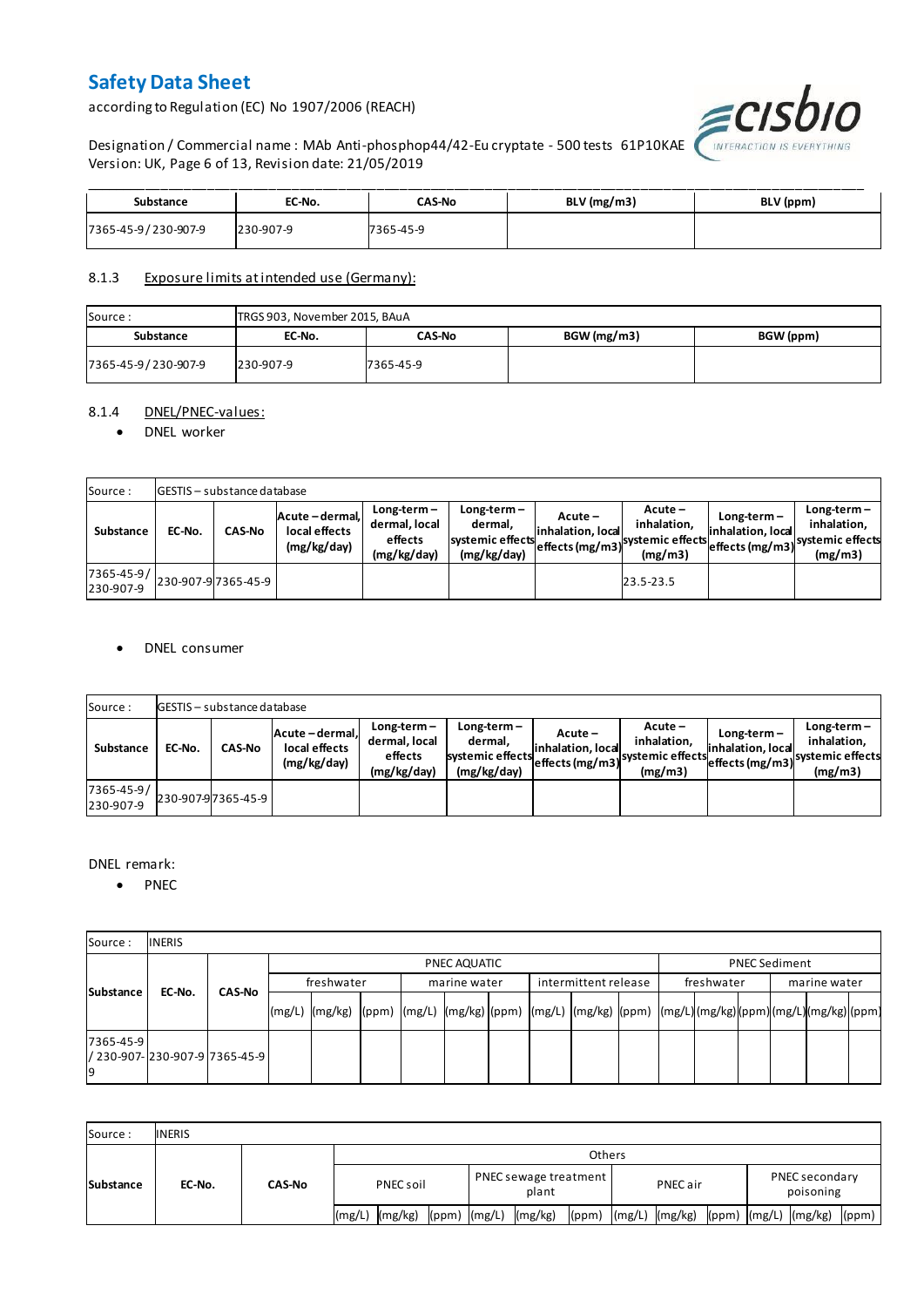according to Regulation (EC) No 1907/2006 (REACH)



Designation / Commercial name : MAb Anti-phosphop44/42-Eu cryptate - 500 tests 61P10KAE *INTERACTION IS I* Version: UK, Page 7 of 13, Revision date: 21/05/2019

| 7365-45-9/<br>230-907-9 230-907-9 | 7365-45-9 |  |  |  |  |  |  |
|-----------------------------------|-----------|--|--|--|--|--|--|

PNEC remark: Control parameters remark:

### *8.2 Exposure controls*

8.2.1 Appropriate engineering controls:

8.2.2 Personal protective equipment:

**Eye / Face protection**: Safety glasses with side-shields ; **Skin protection**:Gloves ;

**Respiratory protection**:Ensure adequate ventilation ;

**Thermal hazards**:

8.2.3 Environmental exposure controls:

## **Section 9 : Physical and chemical properties**

#### *9.1 Information on basic physical and chemical properties*

| Appearance            |             |
|-----------------------|-------------|
| Physical state        | Liquid;     |
| Colour                | Colorless ; |
| Odour                 |             |
| Odour threshold (ppm) |             |

|                                                             |                                           | Value | Concentration<br>(mol/L) | Method | Temperature (°C) | Pressure (kPa) | Remark |
|-------------------------------------------------------------|-------------------------------------------|-------|--------------------------|--------|------------------|----------------|--------|
| pH                                                          |                                           |       |                          |        |                  |                |        |
| Melting point (°C)                                          |                                           |       |                          |        |                  |                |        |
| Freezing point (°C)                                         |                                           |       |                          |        |                  |                |        |
| Initial boiling point/boiling range (°C)                    |                                           |       |                          |        |                  |                |        |
| Flash point (°C)                                            |                                           |       |                          |        |                  |                |        |
| Evaporation rate (kg/m <sup>2</sup> /h)                     |                                           |       |                          |        |                  |                |        |
| Flammability (type : ) (%)                                  |                                           |       |                          |        |                  |                |        |
| Upper/lower<br>flammability or explosive<br>limits          | Upper explosive limit<br>(%)              |       |                          |        |                  |                |        |
|                                                             | Lower explosive limit (%)                 |       |                          |        |                  |                |        |
| Vapour pressure (kPa)                                       |                                           |       |                          |        |                  |                |        |
| Vapour density (g/cm <sup>3</sup> )                         |                                           |       |                          |        |                  |                |        |
|                                                             | Density ( $g/cm3$ )                       |       |                          |        |                  |                |        |
| Densities                                                   | Relative density (g/cm <sup>3</sup> )     |       |                          |        |                  |                |        |
|                                                             | Bulk density (g/cm <sup>3</sup> )         |       |                          |        |                  |                |        |
|                                                             | Critical density (g/cm <sup>3</sup> )     |       |                          |        |                  |                |        |
| Solubility (Type: ) (g/L)                                   |                                           |       |                          |        |                  |                |        |
| Partition coefficient (log Pow)<br>n-octanol/water at pH :  |                                           |       |                          |        |                  |                |        |
| Auto-ignition temperature (°C)                              |                                           |       |                          |        |                  |                |        |
| Decomposition temperature (°C)<br>Decomposition energy : kJ |                                           |       |                          |        |                  |                |        |
| Viscosity                                                   | Viscosity, dynamic (poiseuille)           |       |                          |        |                  |                |        |
|                                                             | Viscosity, cinematic (cm <sup>3</sup> /s) |       |                          |        |                  |                |        |
| Oxidising properties                                        |                                           |       |                          |        |                  |                |        |
| Explosive properties                                        |                                           |       |                          |        |                  |                |        |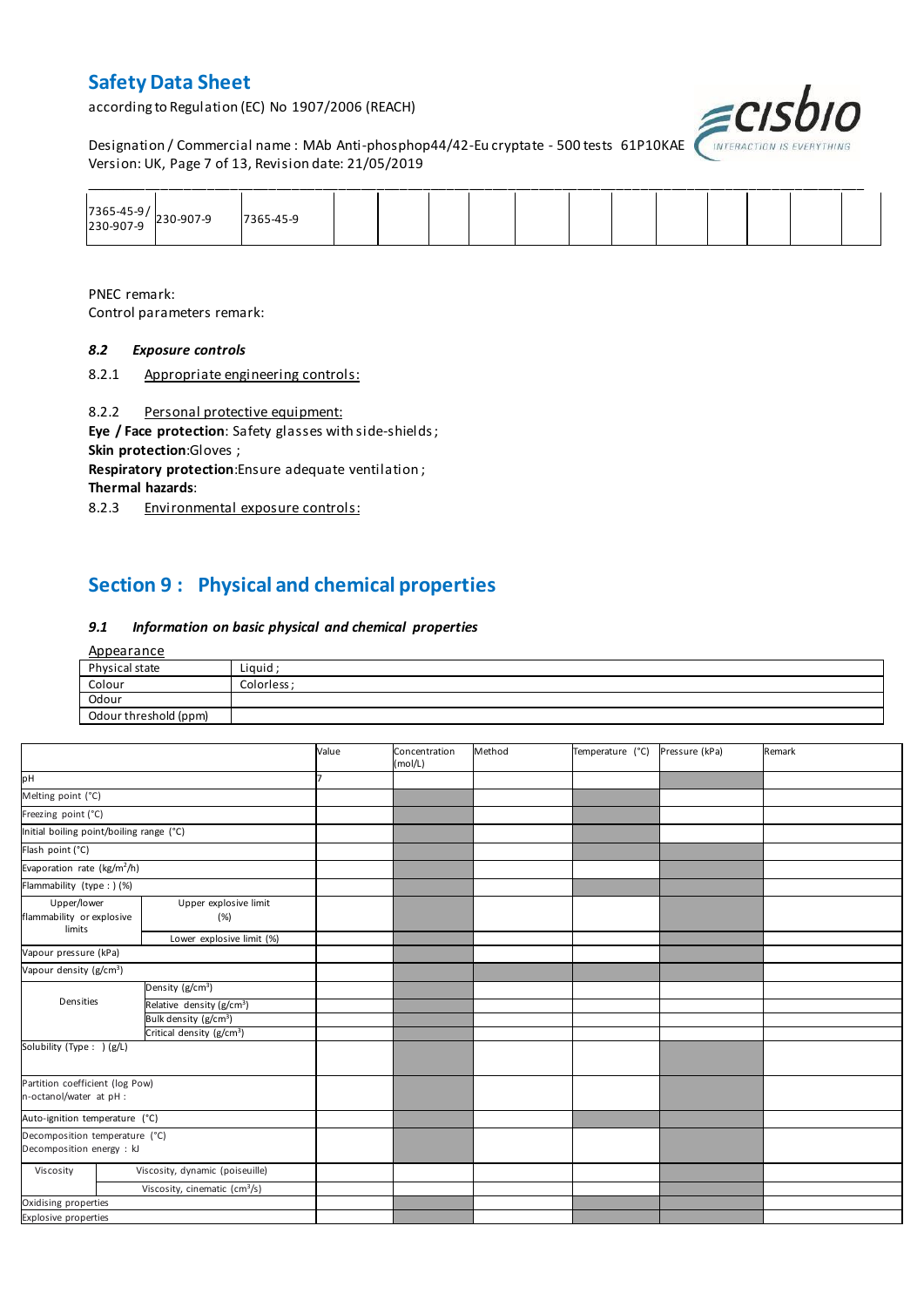according to Regulation (EC) No 1907/2006 (REACH)



Designation / Commercial name : MAb Anti-phosphop44/42-Eu cryptate - 500 tests 61P10KAE Version: UK, Page 8 of 13, Revision date: 21/05/2019

\_\_\_\_\_\_\_\_\_\_\_\_\_\_\_\_\_\_\_\_\_\_\_\_\_\_\_\_\_\_\_\_\_\_\_\_\_\_\_\_\_\_\_\_\_\_\_\_\_\_\_\_\_\_\_\_\_\_\_\_\_\_\_\_\_\_\_\_\_\_\_\_\_\_\_\_\_\_\_\_\_\_\_\_\_\_\_\_\_\_\_\_\_\_\_\_\_\_\_\_\_

### *9.2 Other information:*

No other relevant data available

## **Section 10 : Stability and reactivity**

*10.1 Reactivity* This material is considered to be non-reactive under normal use conditions. ;

- *10.2 Chemical stability*
- *10.3 Possibility of hazardous reactions*
- *10.4 Conditions to avoid:*
- *10.5 Incompatible materials:*
- *10.6 Hazardous decomposition products:*

Does not decompose when used for intended uses. ;

## **Section 11 : Toxicological information**

Toxicokinetics, metabolism and distribution

### *11.1 Information on toxicological effects*

#### **Substances**

**Acute toxicity**

Animal data: Acute oral toxicity:

Acute dermal toxicity:

Acute inhalative toxicity:

Practical experience / human evidence: Assessment / Classification: General Remark:

**Skin corrosion/irritation**

Animal data:

In-vitro skin test method: In-vitro skin test result: Assessment / Classification:

**Eye damage/irritation**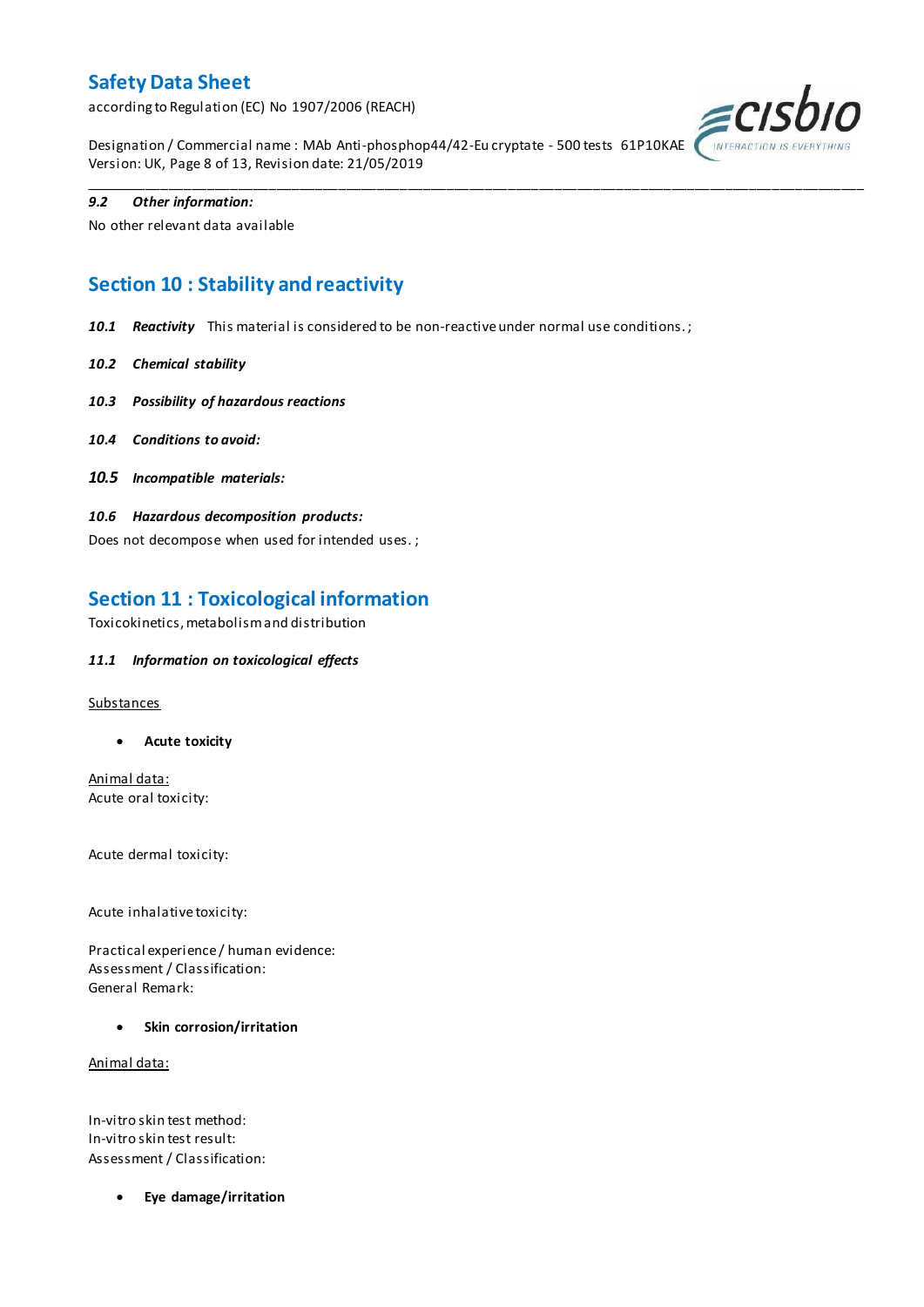according to Regulation (EC) No 1907/2006 (REACH)



Designation / Commercial name : MAb Anti-phosphop44/42-Eu cryptate - 500 tests 61P10KAE Version: UK, Page 9 of 13, Revision date: 21/05/2019

\_\_\_\_\_\_\_\_\_\_\_\_\_\_\_\_\_\_\_\_\_\_\_\_\_\_\_\_\_\_\_\_\_\_\_\_\_\_\_\_\_\_\_\_\_\_\_\_\_\_\_\_\_\_\_\_\_\_\_\_\_\_\_\_\_\_\_\_\_\_\_\_\_\_\_\_\_\_\_\_\_\_\_\_\_\_\_\_\_\_\_\_\_\_\_\_\_\_\_\_\_

#### Animal data:

In vitro eye test method: In vitro eye test result: Assessment / Classification:

- **CMR effects (carcinogenity, mutagenicity and toxicity for reproduction)**
	- o Germ cell mutagenicity:

Animal data:

Assessment / Classification:

o Carcinogenicity

Practical experience / human evidence: Animal data:

Other information: Assessment / Classification:

o Reproductive toxicity

Practical experience / human evidence: Animal data:

Other information: Assessment / Classification:

Overall assessment on CMR properties:

- **Specific target organ toxicity (single exposure)**
	- o STOT SE 1 and 2

Animal data:

Other information:

o STOT SE 3

Practical experience / human evidence:

Other information: Assessment / Classification:

### **Specific target organ toxicity (repeated exposure)**

Practical experience / human evidence: Animal data:

Assessment / Classification: Other information

**Aspiration hazard**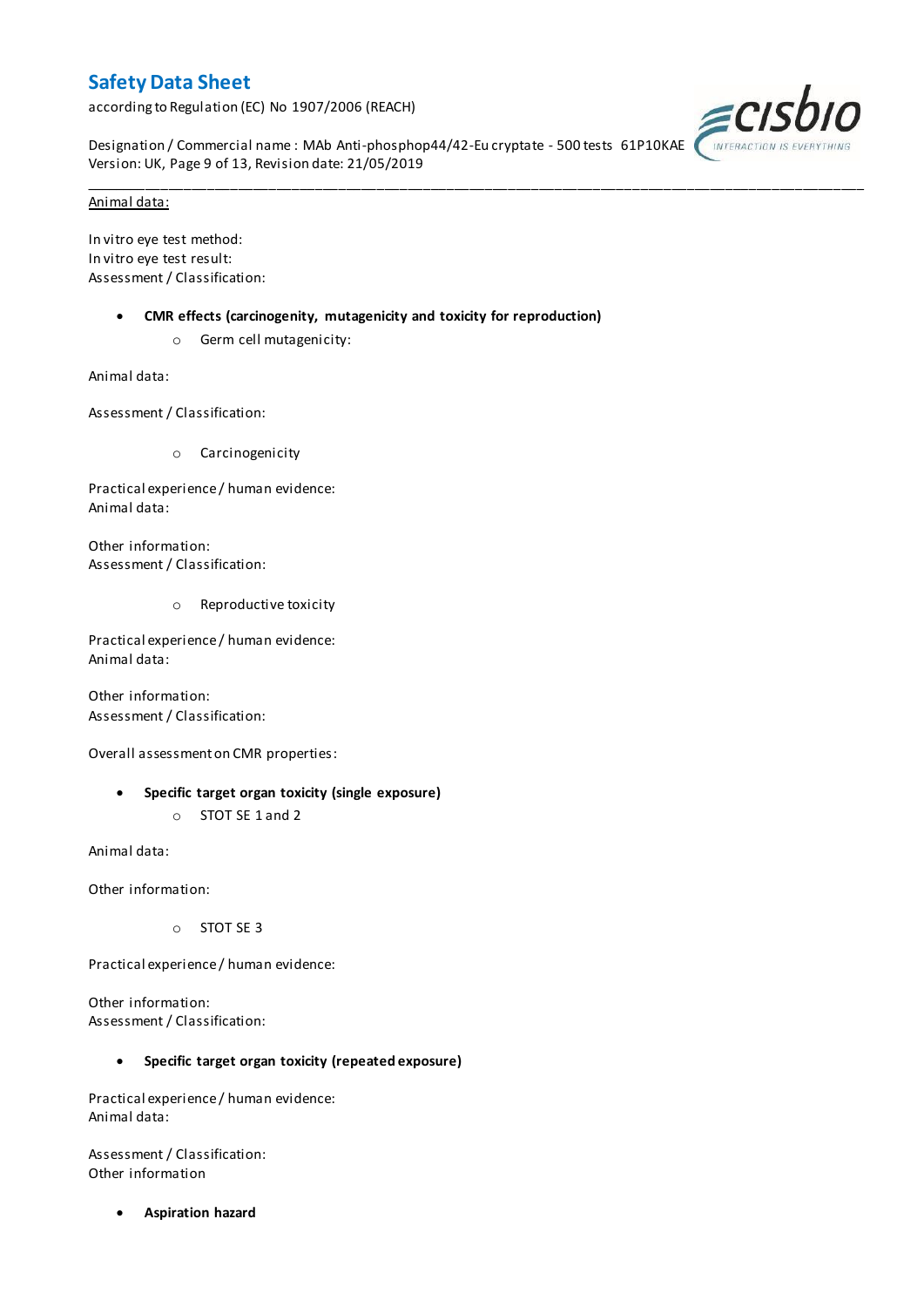according to Regulation (EC) No 1907/2006 (REACH)



Designation / Commercial name : MAb Anti-phosphop44/42-Eu cryptate - 500 tests 61P10KAE Version: UK, Page 10 of 13, Revision date: 21/05/2019

Practical experience / human evidence: Experimental data: viscosity data: see SECTION 9. Assessment / Classification: Remark:

11.1.1 Mixtures No toxicological information is available for the mixture itself

## **Section 12 : Ecological information**

In case that test data regarding one endpoint/differentiation exist for the mixture itself, the classification is carried out according to the substance criteria (excluding biodegradation and bioaccumulation). If no test data exist, the criteria for mixture classification has to be used (calculation method) in this case the toxicological data of the ingredients are shown.

\_\_\_\_\_\_\_\_\_\_\_\_\_\_\_\_\_\_\_\_\_\_\_\_\_\_\_\_\_\_\_\_\_\_\_\_\_\_\_\_\_\_\_\_\_\_\_\_\_\_\_\_\_\_\_\_\_\_\_\_\_\_\_\_\_\_\_\_\_\_\_\_\_\_\_\_\_\_\_\_\_\_\_\_\_\_\_\_\_\_\_\_\_\_\_\_\_\_\_\_\_

### *12.1 Aquatic toxicity:*

Acute (short-term) fish toxicity

Chronic (long-term) fish toxicity

Acute (short-term) toxicity to crustacea

Chronic (long-term) toxicity to crustacea

Acute (short-term) toxicity to algae and cyanobacteria

Toxicity to microorganisms and other aquatic plants / organisms

Assessment / Classification:

### *12.2 Persistence and degradability*

Biodegradation:

Abiotic Degradation:

Assessment / Classification:

### *12.3 Bioaccumulative potential*

Bioconcentration factor (BCF):

*12.4 Mobility in soil*

### *12.5 Results of PBT and vPvB assessment*

*12.6 Other adverse effects:*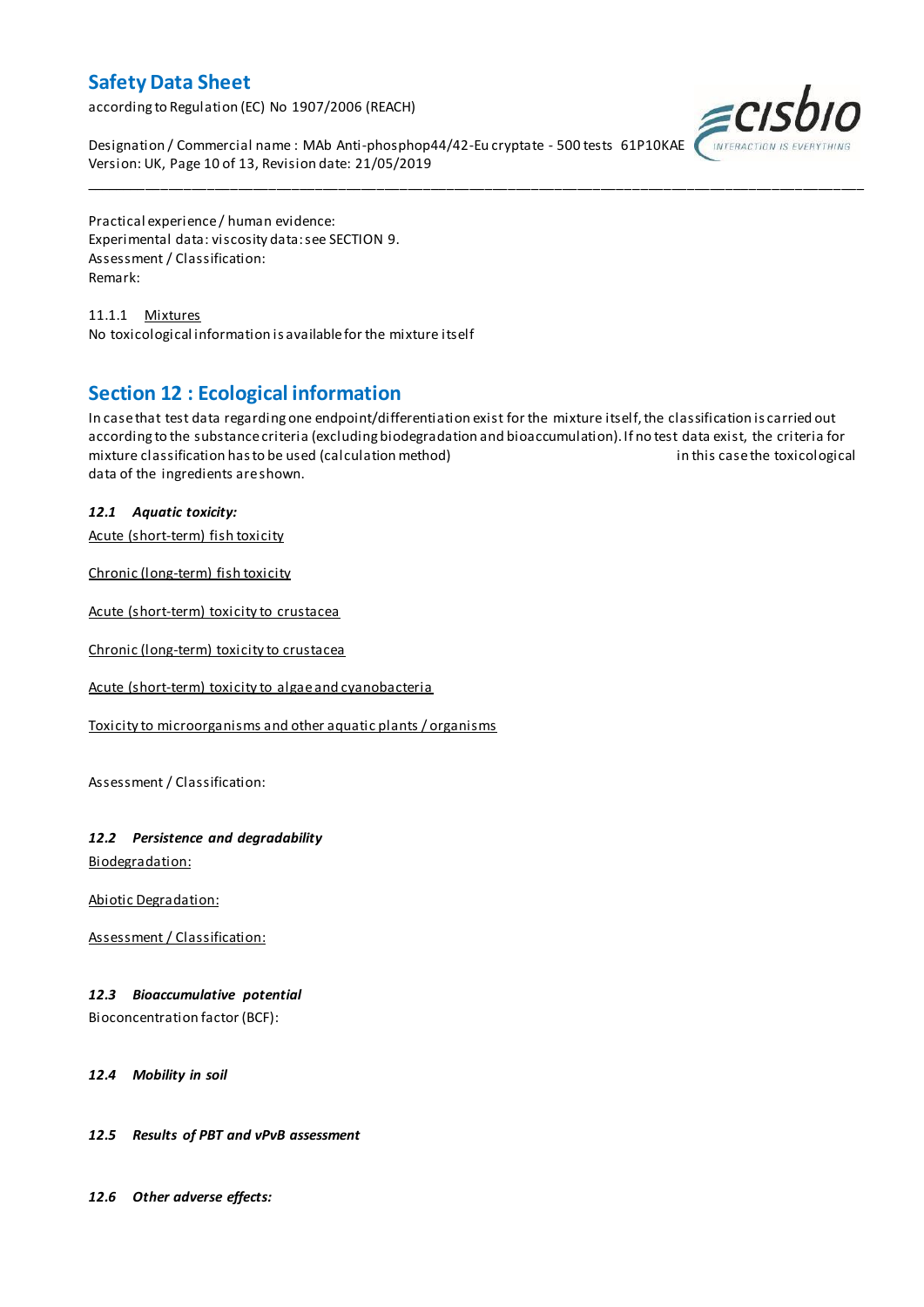according to Regulation (EC) No 1907/2006 (REACH)

Designation / Commercial name : MAb Anti-phosphop44/42-Eu cryptate - 500 tests 61P10KAE Version: UK, Page 11 of 13, Revision date: 21/05/2019



Additional ecotoxicological information:

## **Section 13 : Disposal considerations**

#### *13.1 Waste treatment methods*

Waste treatment options:Dispose of waste according to applicable legislation. ;

*Transport in bulk according to Annex II of MARPOL 73/78 and the IBC Code*

## **Section 14 : Transport information**

ADR/RID/AND/IMDG/IATA

| UN No.                     |  |
|----------------------------|--|
| UN Proper shipping name    |  |
| Transport hazard class(es) |  |
| Hazard label(s)            |  |
|                            |  |
| Packing group              |  |

\_\_\_\_\_\_\_\_\_\_\_\_\_\_\_\_\_\_\_\_\_\_\_\_\_\_\_\_\_\_\_\_\_\_\_\_\_\_\_\_\_\_\_\_\_\_\_\_\_\_\_\_\_\_\_\_\_\_\_\_\_\_\_\_\_\_\_\_\_\_\_\_\_\_\_\_\_\_\_\_\_\_\_\_\_\_\_\_\_\_\_\_\_\_\_\_\_\_\_\_\_

### Land transport (ADR/RID) Classification code ADR: Special Provisions for ADR/RID: Limited quantities for ADR/RID:<br>
Packing Instructions for ADR/RID: Special packing provisions for ADI Special packing provisions for ADR/RID: Mixed packing provisions: Portable tanks and bulk containers Instructions: Portable tanks and bulk containers Special Provisions: ADR Tank Code: ADR Tank special provisions: Vehicle for tank carriage: Special provisions for carriage Packages: Special provisions for carriage Bulk: Special provisions for carriage for loading, unloading and handling: Special Provisions for carriage Operation: Hazard identification No: Transport category (Tunnel restriction code): Sea transport (IMDG) Marine Pollutant: Subsidiary risk(s) for IMDG: Packing provisions for IMDG: Limited quantities for IMDG: Packing instructions for IMDG: IBC Instructions: IBC Provisions: IMO tank instructions: UN tank instructions: Tanks and bulk Provisions: EmS : Stowage and segregation for IMDG: Properties and observations: Inland waterway transport (ADN) Classification Code ADN: Special Provisions ADN: Limited quantities ADN: Excepted quantities ADN: Carriage permitted: Carriage permitted: Provisions concerning loading and unloading: Provisions concerning carriage: Number of blue cones/lights: Remark: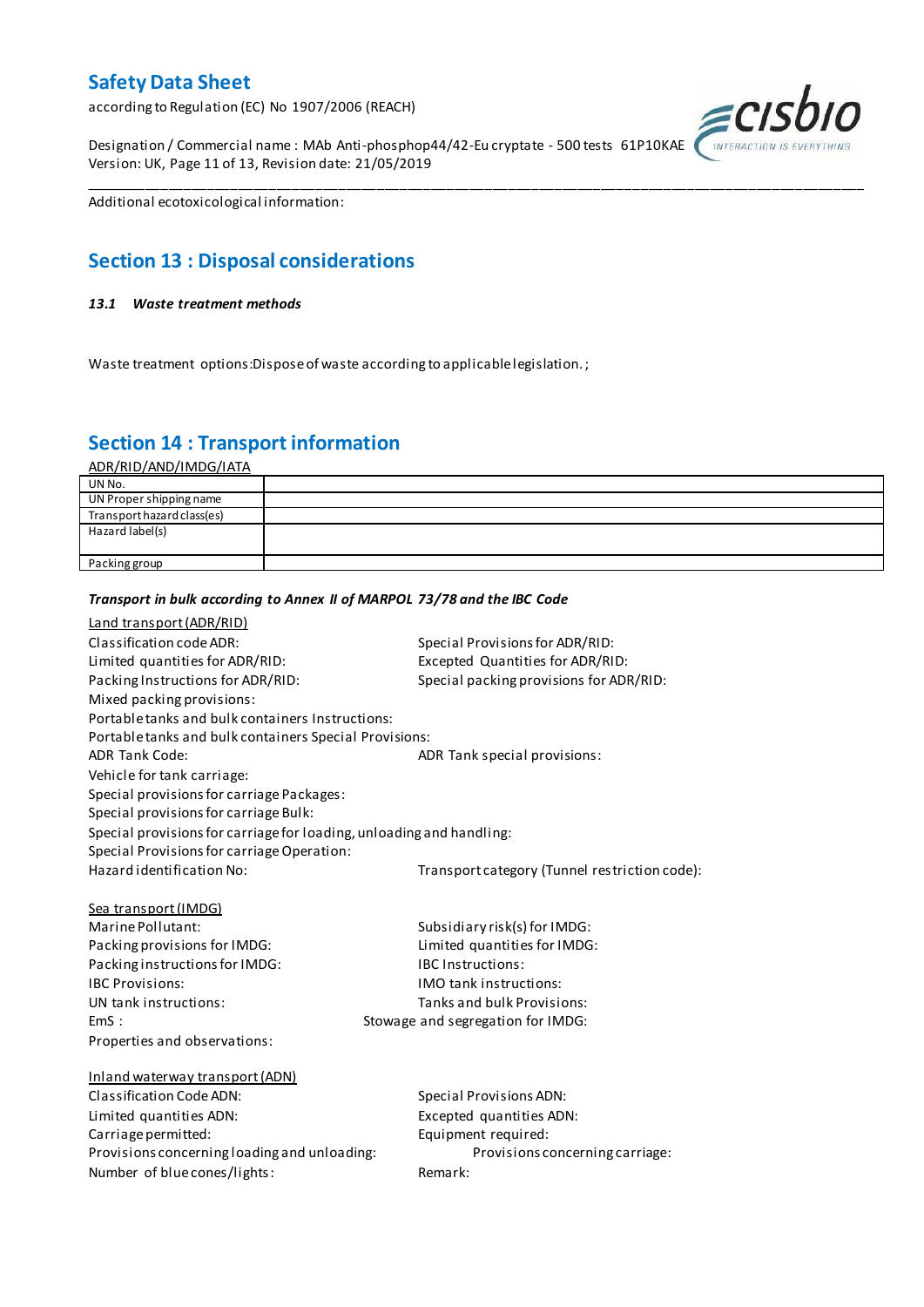according to Regulation (EC) No 1907/2006 (REACH)



Designation / Commercial name : MAb Anti-phosphop44/42-Eu cryptate - 500 tests 61P10KAE Version: UK, Page 12 of 13, Revision date: 21/05/2019

Air transport (ICAO-TI / IATA-DGR) Subsidiary risk for IATA: Excepted quantity for IATA: Passenger and Cargo Aircraft Limited Quantities Packing Instructions: Passenger and Cargo Aircraft Limited Quantities Maximal Net Quantity : Passenger and Cargo Aircraft Packaging Instructions : Passenger and Cargo Aircraft Maximal Net Quantity : Cargo Aircraft only Packaging Instructions : Cargo Aircraft only Maximal Net Quantity : ERG code: Special Provisions for IATA:

\_\_\_\_\_\_\_\_\_\_\_\_\_\_\_\_\_\_\_\_\_\_\_\_\_\_\_\_\_\_\_\_\_\_\_\_\_\_\_\_\_\_\_\_\_\_\_\_\_\_\_\_\_\_\_\_\_\_\_\_\_\_\_\_\_\_\_\_\_\_\_\_\_\_\_\_\_\_\_\_\_\_\_\_\_\_\_\_\_\_\_\_\_\_\_\_\_\_\_\_\_

## **Section 15 : Regulatory information**

### *15.1 Safety, health and environmental regulations/legislation specific for the substance or mixture*

EU regulations

Authorisations and/or restrictions on use:

Authorisations: Restrictions on use: SVHC :

- Other EU regulations:
- Directive 2010/75/EC on industrial emissions

Not relevant

National regulations

### *15.2 Chemical Safety Assessment:*

For this mixture, no chemical safety assessment has been carried out

## **Section 16 : Other information**

### *16.1 Indication of changes*

Date of the previous version:03/05/2019 Modifications:

*16.2 Other informations*

*16.3 Classification for mixtures and used evaluation method according to regulation (EC) 1207/2008 [CLP]:* See SECTION 2.1 (classification).

### *16.4 Relevant R-, H- and EUH-phrases (number and full text):*